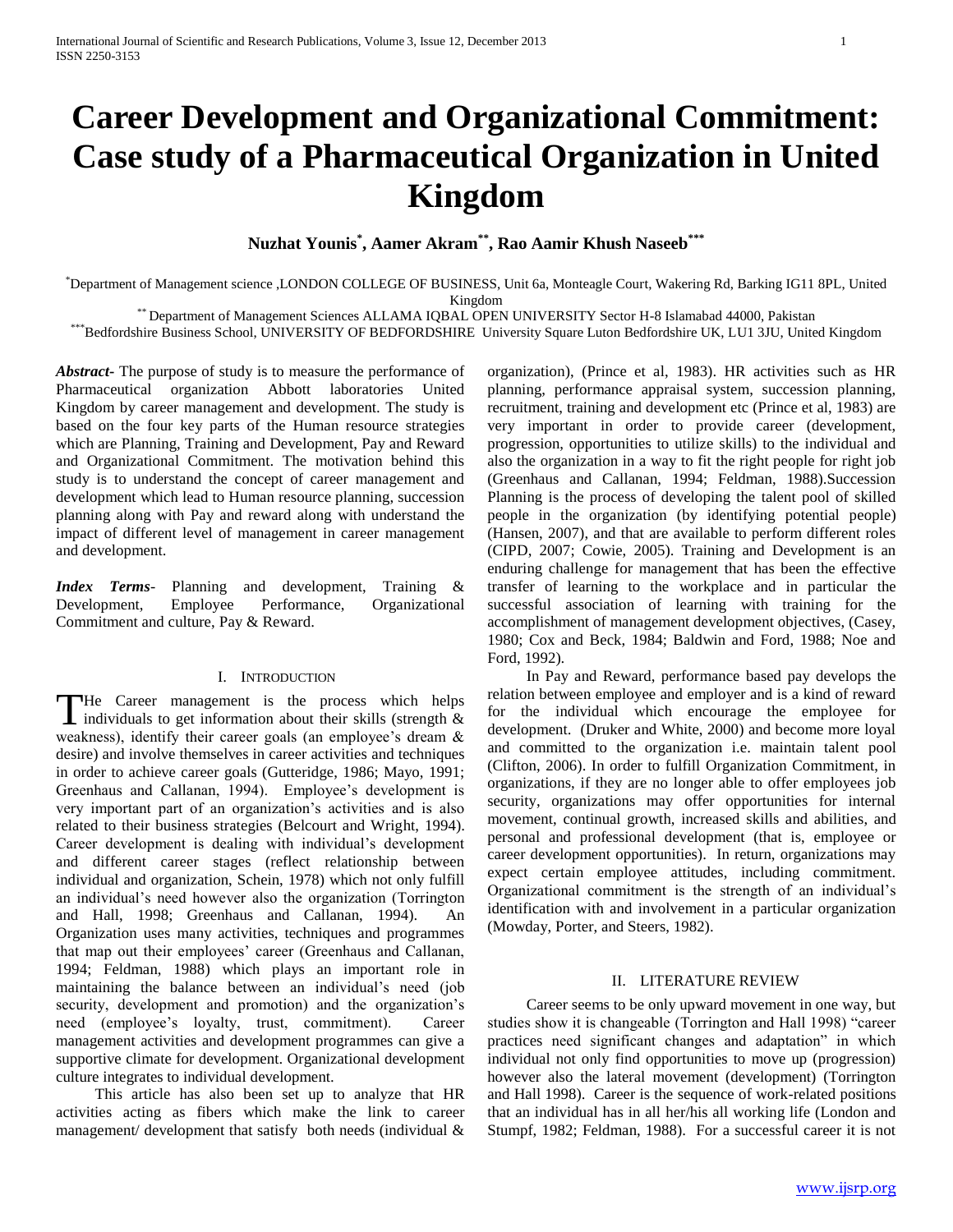necessary that individuals have to stay in one organization. What Defillippi and Arthur (1994) used a term "boundary less" career that means opportunities are not fixed in a single organization. Handy (1994) also supports this concept and describes the concept of a "portfolio" career where a career consist of number of variable work activities from different sources.

 Individual is self responsible for his/her own career (Mayo, 1991; Yarnall, 1998 Oltesvig, 2006; Baruch, 2004; Milkovich and Boudreau, 1997). Bailyn (1989) argue and state that successful career is in the hands of the organization. Herriot (1995) also supports this statement and said working environment effects on employees' interest to contribute in development. Later on Holbeche (1995) also contributes her view and states that employees become more responsible and showing more interest in their own career when they have high risk in job.

 It is hard for most of the people to find the difference between the terms "Job" and "Career", but there is difference between these two approaches. People do a job for financial settlement, it could be summer job, part-time job in the street market or in the restaurant i.e. for sake of need (Torrington and Hall, 1998), but the career is not only focused on finance but also involves your emotions and talent (Greenhaus and Callanan, 1994; Baruch; 2004; Hall, 1985). Career is long range planning which makes to think about future plans and future requirement to meet needs (Van Maanen, 1977; Greenhaus and Callanan, 1994; Baruch; 2004).

 Employees are the real assets and their skills, abilities and knowledge are the important issues for the organization (Shaw, 2006; Mayo, 2000). Employees' development is highly associated with a human resource system and correlated career system (Greenhaus and Callanan, 1994). Succession Planning is the process of developing the talent pool of skilled people in the organization (by identifying potential people) (Hansen, 2007), and that are available to perform different roles (CIPD, 2007;

Cowie, 2005). "It helps at every level of the organization" (Marshall, 1997).

 An enduring challenge for management training and development has been the effective transfer of learning to the workplace and in particular the successful association of learning with training for the accomplishment of management development objectives, (Casey, 1980; Cox and Beck, 1984; Baldwin and Ford, 1988; Noe and Ford, 1992). Training is the part of development process which develops employees' skills (Milkovich and Boudreau, 1997) and also contributes to company's profitability (IPD, 1998). Invest on your employees today and get fruit tomorrow (Brown, 2005; Milkovich and Boudreau, 1997). Performance based pay develops the relation between employee and employer and is a kind of reward for the individual which encourage the employee for development. (Druker and White, 2000) and become more loyal and committed to the organization i.e. maintain talent pool (Clifton, 2006).

 In organizations, if they are no longer able to offer employees job security, organizations may offer opportunities for internal movement, continual growth, increased skills and abilities, and personal and professional development (that is, employee or career development opportunities). In return, organizations may expect certain employee attitudes, including commitment. Organizational commitment is the strength of an individual's identification with and involvement in a particular organization (Mowday, Porter, and Steers, 1982). Hall and Mirvis (1996) argued that firms will have to select and develop a core group of people who have an appetite for continuous learning and the ability to cope with ambiguity and shifting job assignments. Research has shown that the best development occurs on the job (Hall and Associates, 1986). In fact, Seibert, Hall, and Kram (1995) maintained that development strategies that are built on naturally occurring work experiences are more flexible and responsive and thus better suited to current conditions.



H1 = Training and Development has positive impact on O.C. (Organizational Commitment).

H2 = Pay and Reward has positive impact on O.C. (Organizational Commitment).

H3 = Succession Plans has positive impact on O.C. (Organizational Commitment).

# III. METHODOLOGY

 Overall 220 questionnaires were distributed and researcher was able to retrieve 102 questionnaires with a response rate of 42.7 percent.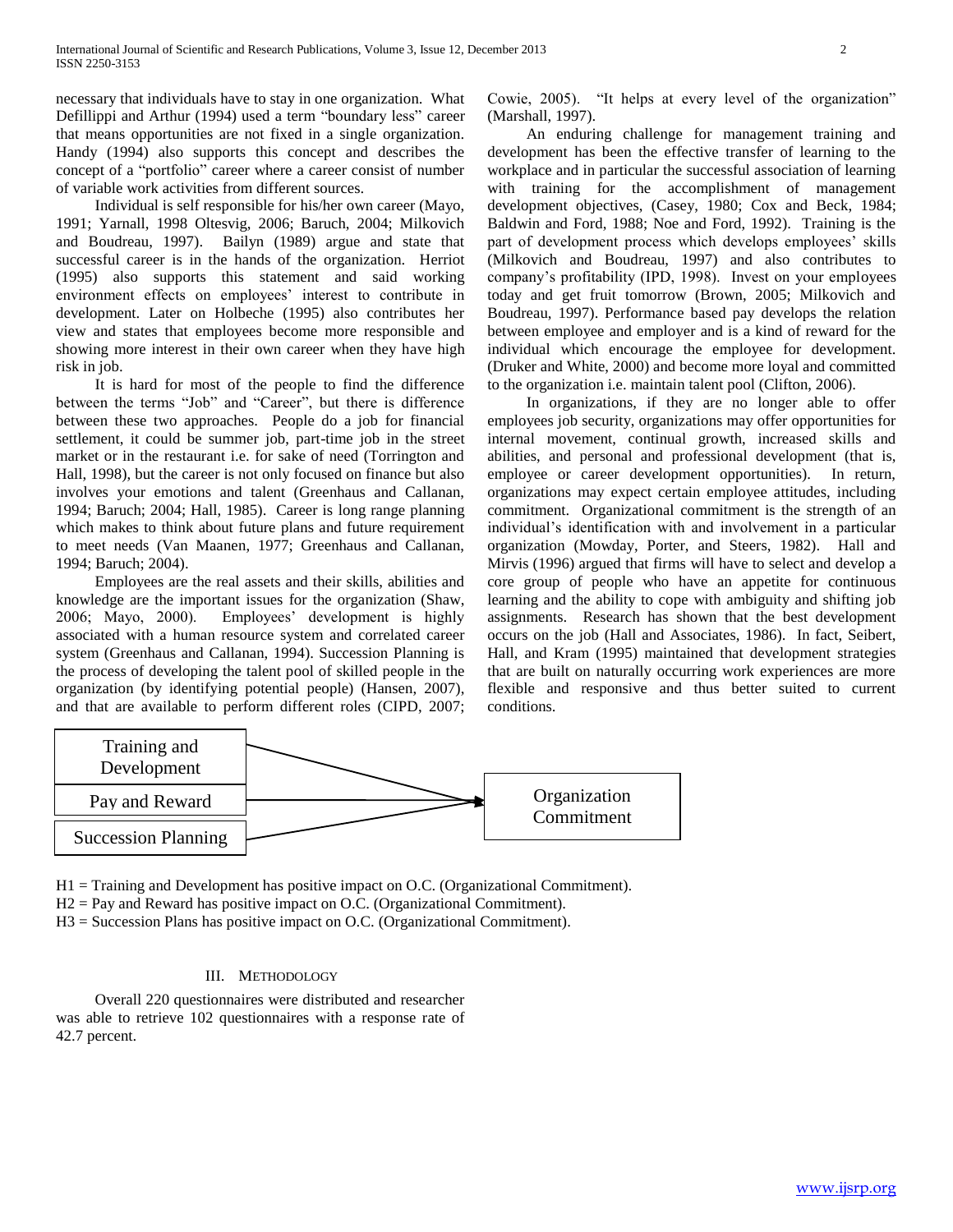| ANOVA |            |                |    |             |        |                   |  |  |  |  |
|-------|------------|----------------|----|-------------|--------|-------------------|--|--|--|--|
| Model |            | Sum of Squares | df | Mean Square |        | Sig.              |  |  |  |  |
|       | Regression | 3.814          |    | 1.271       | 12.464 | .000 <sup>a</sup> |  |  |  |  |
|       | Residual   | 9.181          | 90 | .102        |        |                   |  |  |  |  |
|       |            |                |    |             |        |                   |  |  |  |  |

*ANOVA AND CORRELATION ANALYSIS*

a. Predictors: (Constant), Pay & Reward, Succession planning, Training & Development

b. Dependent Variable: Org. commitment

### IV. RESULTS

Total 12.995 93

ANOVA table shows the sum of squares the regression sum of squares is 3.814 while the residual sum of square is 9.181 which show the reliability of the data and analysis. The sum of square must be greater than the residual sum of square. Mean Square is less than 2 (i.e. 1.271) F-statistic is 12.464 which support the model fitness. The given significant value is (0.000) which support the underlying hypothesis of the model that all the independent variables have significant impact on dependent variable. This analysis adds value to the model and analysis of the model that all the independent variables selected for the study have a significant impact on the dependent variable. All the values of the analysis support the proposed theory and collected response support the model. Below table shows the model summary.

# *REGRESSION ANALYSIS*

# **Coefficients<sup>a</sup>**

|       |                            | Unstandardized Coefficients |            | Standardized<br>Coefficients |       |      |
|-------|----------------------------|-----------------------------|------------|------------------------------|-------|------|
| Model |                            |                             | Std. Error | Beta                         |       | Sig. |
|       | (Constant)                 | .772                        | .528       |                              | 1.462 | .147 |
|       | <b>Succession Planning</b> | .157                        | .046       | .300                         | 3.370 | .001 |
|       | Training and Development   | .282                        | .086       | .292                         | 3.264 | .002 |
|       | Pay and Reward             | .327                        | .102       | .288                         | 3.205 | .002 |

a. Dependent Variable: Org. Commitment

# V. RESULTS

 The regression coefficients are shown in the table above. The intercept, 0.772 is representing the estimated average value of organizational commitment when succession planning, training & development and pay & reward are zero. Thus employees having no succession planning, training & development and pay & reward will have severe impact on the organizational commitment of the employees. The slop of independent variables also exhibits useful information for the implication purposes. The slop of succession planning, which is 0.157 means change in organizational commitment is 0.157 when succession planning increases by 1. The slop of training  $\&$ development (0.282) and pay & reward (0.327) respectively shows that organizational commitment on an average is increased by 0.282 and 0.327 when training & development and pay & reward are increased by 1 respectively.

 Succession planning (SP) takes part in development (Hansen, 2007), it deals with individuals' skills, abilities and knowledge (Walker, 1980). The 47.2% disagreement of employees 'A' and 82.6% of disagreement of ordinary staffs has illuminated that there is very uncommon SP found in NPP. In NPP less attention of HR on SP could be one of this reason

because SP has great contribution in internal promotion (London & Stumpf (1982). Some employees in management mentioned that HR focuses on employees' development but it cannot manage to utilize employees' skill to meet future need. What Marshall (2005) said SP helps to meet future needs and most often in critical condition. Internal promotion can reduce the rate of turnover. Due to lack of SP, NPP failed to cope with the critical situation, for example one of employee in finance department had died and the vacancies filled by external market, this has shown a clear picture of weak SP by HR, if only HR knew their employees' skill so this post should be filled internally rather than external.

#### VI. CONCLUSION

 To sum up, In Abbott laboratories LTD, there is importance of career management / development and it is also taking part to a certain extend in employees' development. The system is facing a lot of problems which are barriers to creating a strong career management/ development system and it is not wrong to say that career management/ development is still at the exploration stage.